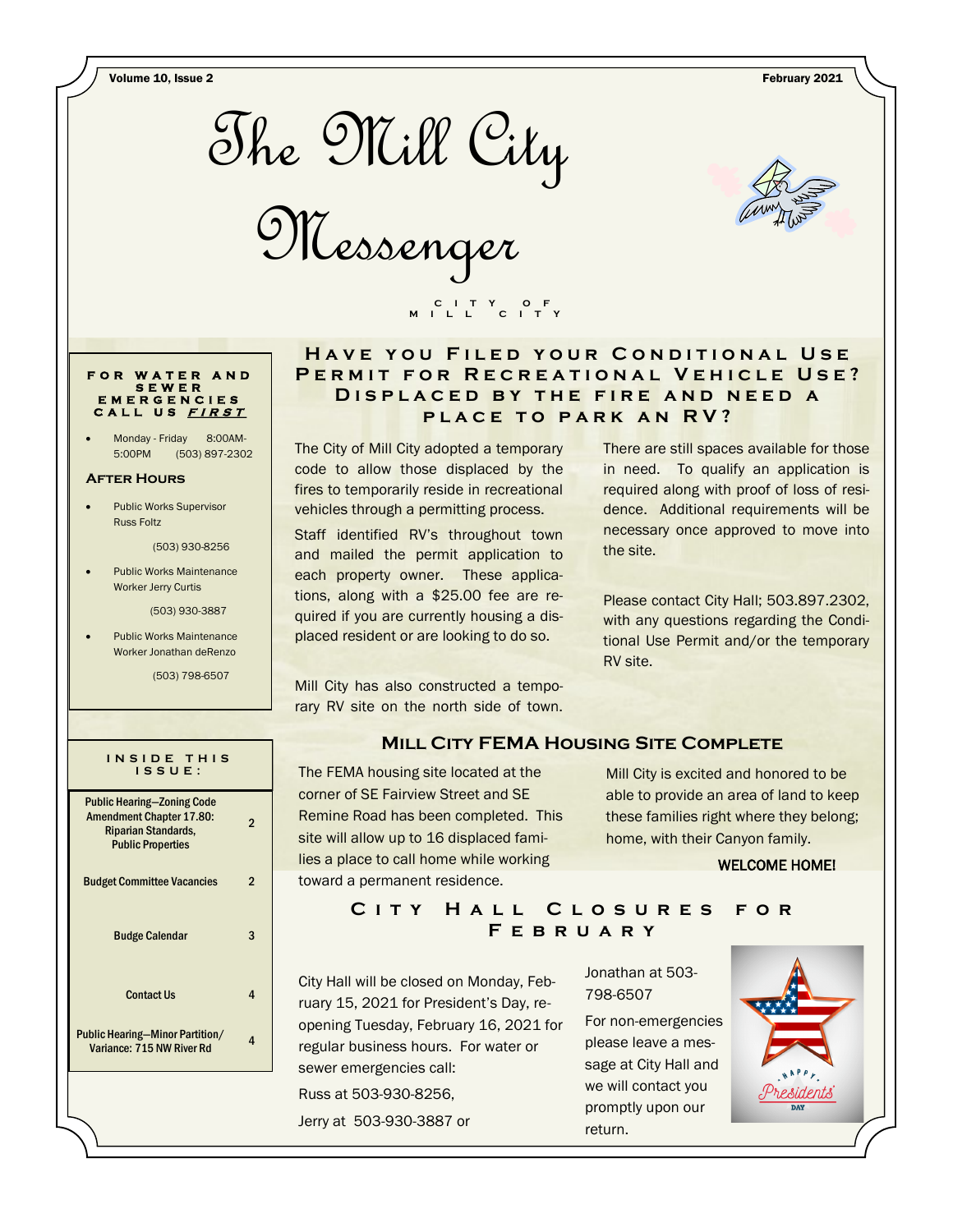**PAGE 2 THE MILL CITY MESSENGER** 

### **P u b l i c H e a r i n g N o t i c e — Z o n i n g C o d e A m e n d m e n t C h a p t e r 1 7 . 8 0 : R i p a r i a n**  STANDARDS FOR PUBLICLY OWNED **P r o p e r t i e s**

Notice is hereby given that the Mill City Planning Commission will hold a public hearing to consider a legislative amendment to the Mill City Zoning Ordinance at its regular meeting on Tuesday, February 16, 2021 beginning at 6:30 p.m. at the City Hall, 444 1st Avenue, in Mill City.

Zoning Code Amendment – Chapter 17.80 - Riparian Standards for Publicly Owned Properties: The City of Mill City's Total Maximum Daily Load (TMDL) plan has been approved by the Oregon Department of Environmental Quality (DEQ). It lists action steps the City will take to minimize pollution to the North Santiam River from mercury, bacteria and increasing water temperatures. The City's approved TMDL plan states the City will adopt riparian protection measures for the development of public properties in the City of Mill City. The City proposes to adopt a new Chapter 17.80 to protect the riparian corridor along the North Santiam River and its tributaries for publicly owned parcels in the City.

The amendments will comply with the safe harbor requirements of the administrative rules found in OAR Chapter 660-023. Chapter 17.80 will restrict development within 75' of the high-water mark on the N. Santiam River on city-owned parks, wastewater treatment facility and other cityowned parcels.

A copy of the proposal, decision criteria and staff report are available for public review at City Hall. Due to the COVID-19 pandemic, citizens may participate in the meeting via electronic means and following the procedural guidance provided by the Oregon Department of Land Conservation and Development (DLCD) in compliance with Oregon Public Meeting Laws. Information on electronic access to the meeting may be obtained by contacting City Hall.

Decision criteria for the proposal are found in the Mill City Zoning Code, Chapter 17.60 "Amendments", Statewide Planning Goal 5 and Oregon Administrative Rules OAR 660023. The Searchable City Code can be viewed under "Documents" at the City of Mill City website: http://www.ci.mill-city.or.us/ Failure to raise an issue precludes appeal and failure to specify to which criterion the comment is directed precludes appeal based on that criterion. After the close of the public hearing the Planning Commission will make a recommendation to the City Council to either approve or deny the proposal. The City Council will then hold a public hearing on March 23, 2021. After the close of the City Council's hearing, it will make a decision to either approve, deny or modify the proposals.

City Hall is accessible to persons with disabilities. Please call City Hall (503-897-2302) by noon the day before the meeting if you need an interpreter for the hearing impaired or any other special accommodation. If you have any questions related to the application, call City Hall (503- 897-2302).

#### **City of Mill City Budget Committee Vacancies**

The City of Mill City has three (3) vacancies on the City's Budget Committee. Two (2) Budget Committee appointees will serve a three (3) year term through June 30, 2023 and one (1) appointee will serve a one (1) year term through June 30, 2022.

The Budget Committee will meet three or four times during the months of March and April, 2021 to prepare the City's budget for Fiscal Year 2021-2022.

Citizens interested in serving on the City of Mill City Budget Committee are encouraged to contact City Recorder Stacie Cook at City Hall (503) 897-2302.

An application for the vacancy, available at City Hall or on the City's website: www.ci.millcity.or.us under Forms, must be submitted no later than Friday, February 12, 2021 at 4:00 p.m. to City Recorder, PO Box 256, Mill City, OR 97360 or hand delivered to City Hall; 444 S 1st Avenue, Mill City.

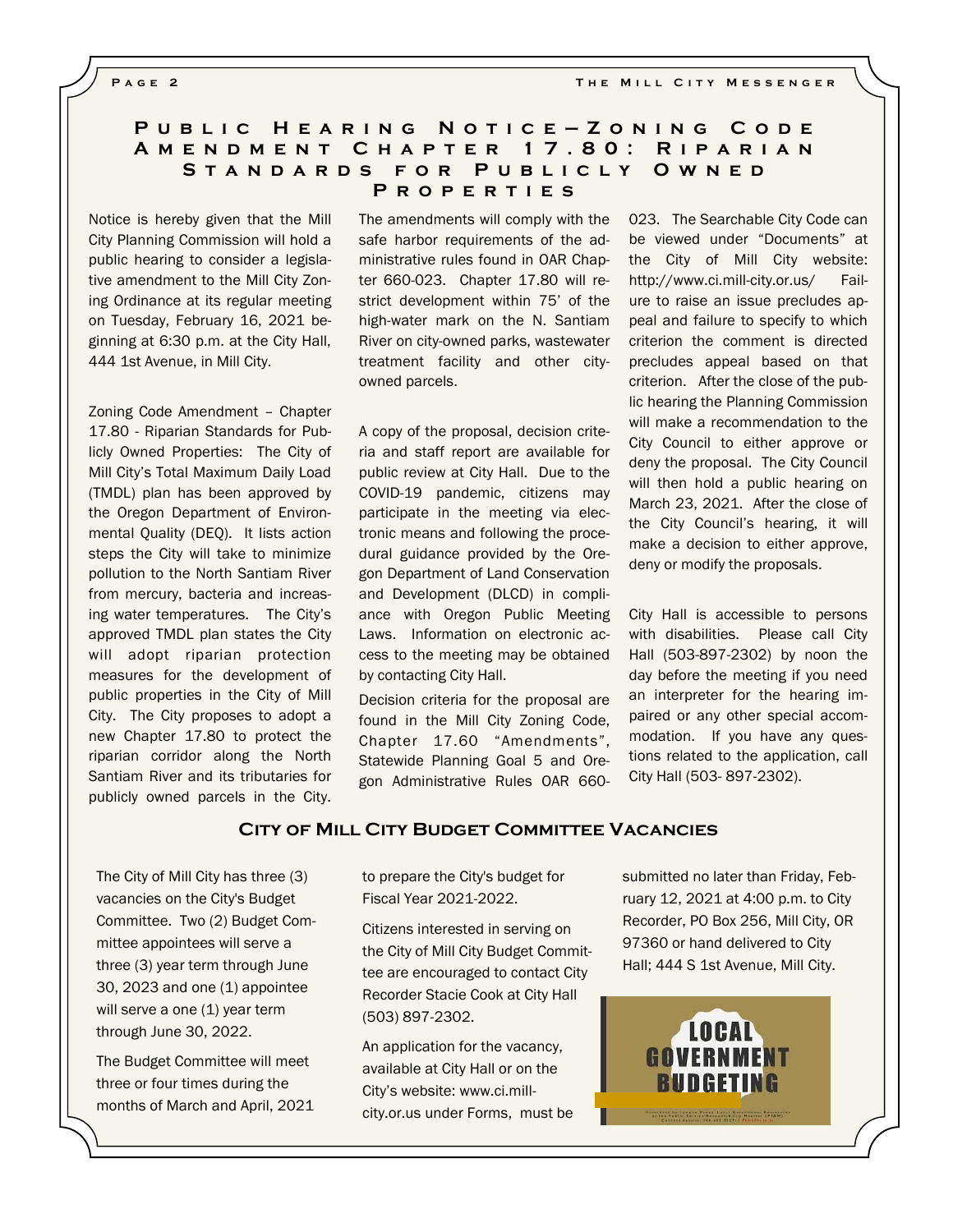

# **CITY OF MILL CITY Budget Calendar** Fiscal Year 2021-2022

#### DATE: January 7, 2021

TO: Mayor Kirsch, City Councilors and Budget Committee Members

FROM: Stacie Cook, MMC, City Recorder

# REGARDING: Budget Calendar and Meeting Schedule

| Day | Date    | Time         | Place                  | Purpose                                                                                                                            |  |
|-----|---------|--------------|------------------------|------------------------------------------------------------------------------------------------------------------------------------|--|
| F.  | Feb 5   |              |                        | Send out Councilor Surveys                                                                                                         |  |
| Tu  | Feb 23  |              | Council Mtg            | Mayor appoints Budget Committee Members - If necessary                                                                             |  |
| Е   | Mar 5   |              | Newspaper              | First notice of 1" Budget Meeting & 2" Budget Meeting/State Revenue Sharing<br>Hearing (public hearing)                            |  |
| F.  | Mar 19  |              | Newspaper              | Second notice of 1 <sup>st</sup> Budget Meeting & 2 <sup>nd</sup> Budget Meeting/State Revenue Sharing<br>Hearing (public hearing) |  |
| м   | Mar 29  | 8:30<br>p.m. | Mill City City<br>Hall | 1" Mtg: Distribution of Budget & Budget Message                                                                                    |  |
| м   | Apr 5   | 8:30<br>p.m. | Mill City City<br>Hall | 2 <sup>rd</sup> Mtg: Discuss Budget - approve non-personal services funds & State Revenue<br>Sharing Hearing (public testimony)    |  |
| M   | Apr 12  | 6:30<br>p.m. | Mill City City<br>Hall | 3 <sup>rd</sup> Mtg: To approve other funds.                                                                                       |  |
| M   | Apr 19  | 8:30<br>p.m. | Mill City City<br>Hall | 4th Mtg: (IF NEEDED) discuss and approve Personal Services subcategories.                                                          |  |
| F.  | May 14  |              | Newspaper              | Publish notice of Council Hearing re: budget & state revenue sharing & financial<br>summary                                        |  |
| Tu  | May 25  | 8:30<br>p.m. | Mill City City<br>Hall | Council Public Hearing re: budget & state revenue sharing                                                                          |  |
| Tu  | May 25  | 8:30<br>p.m. | Mill City City<br>Hall | Council Adopt Budget: Resolutions re: appropriations, tax levy & revenue sharing.                                                  |  |
|     | June 30 |              |                        | Department of Admin. Services; Resolutions for State Revenue Sharing: certif. of<br>hearing & 4 + municipal services               |  |
|     | July 15 |              |                        | County Assessor (both): 2 copies of budget resolutions & 2 copies of LB 50                                                         |  |
|     | Sep 30  |              |                        | County Clerk (poth): Complete pudget & resolutions                                                                                 |  |
|     |         |              |                        |                                                                                                                                    |  |
|     |         |              |                        |                                                                                                                                    |  |

Notice of the first budget meeting must be published in the paper (or mailed or hand-delivered) twice at least seven (7) days apart and not sooner than five (5) days nor longer than thirty (30) days prior to the first meeting. Notice of subsequent meetings do not have to be published but must be posted, either individually or in one single posting, and notice must comply with ORS 294.406.

If public testimony is not received at the first meeting, along with the budget message, opportunity must be provided at subsequent meetings. Notice of at least the first meeting at which public testimony will be received must be published. Notice of meetings should include a statement regarding handicapped accessibility.

THIS CALENDAR IS SUBJECT TO CHANGE